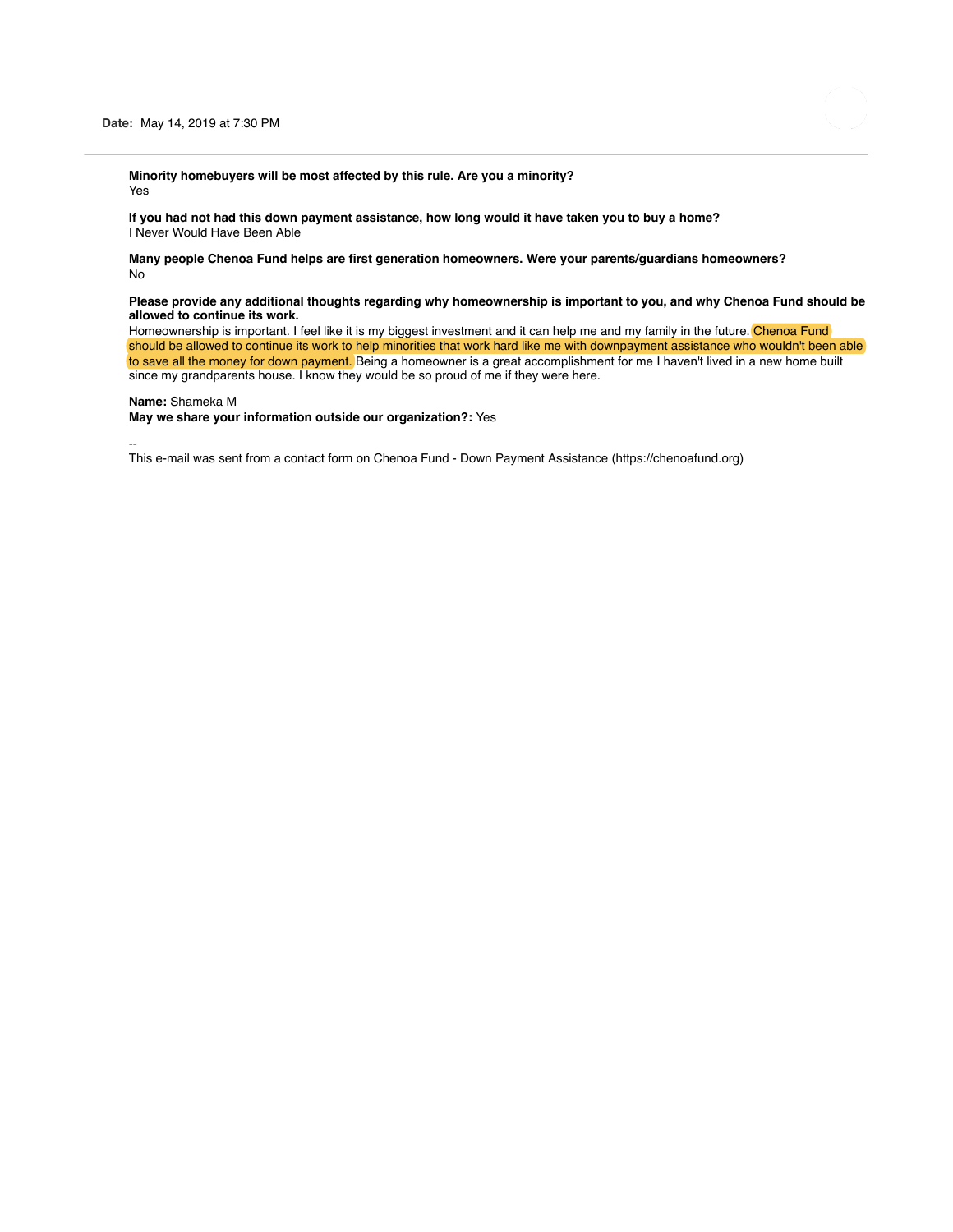

## Pamela M

Conyers, Georgia

The downpayment assistance allowed me and my family to fulfill our dreams of home ownership. The process was seamless and very efficient. I appreciate all that the Chenoa fund did to help my family and I purchase our FIRST new home.

-Pamela M

 $\sim$ ÷.

 $\mathcal{L}_{\text{in}}$ 

J.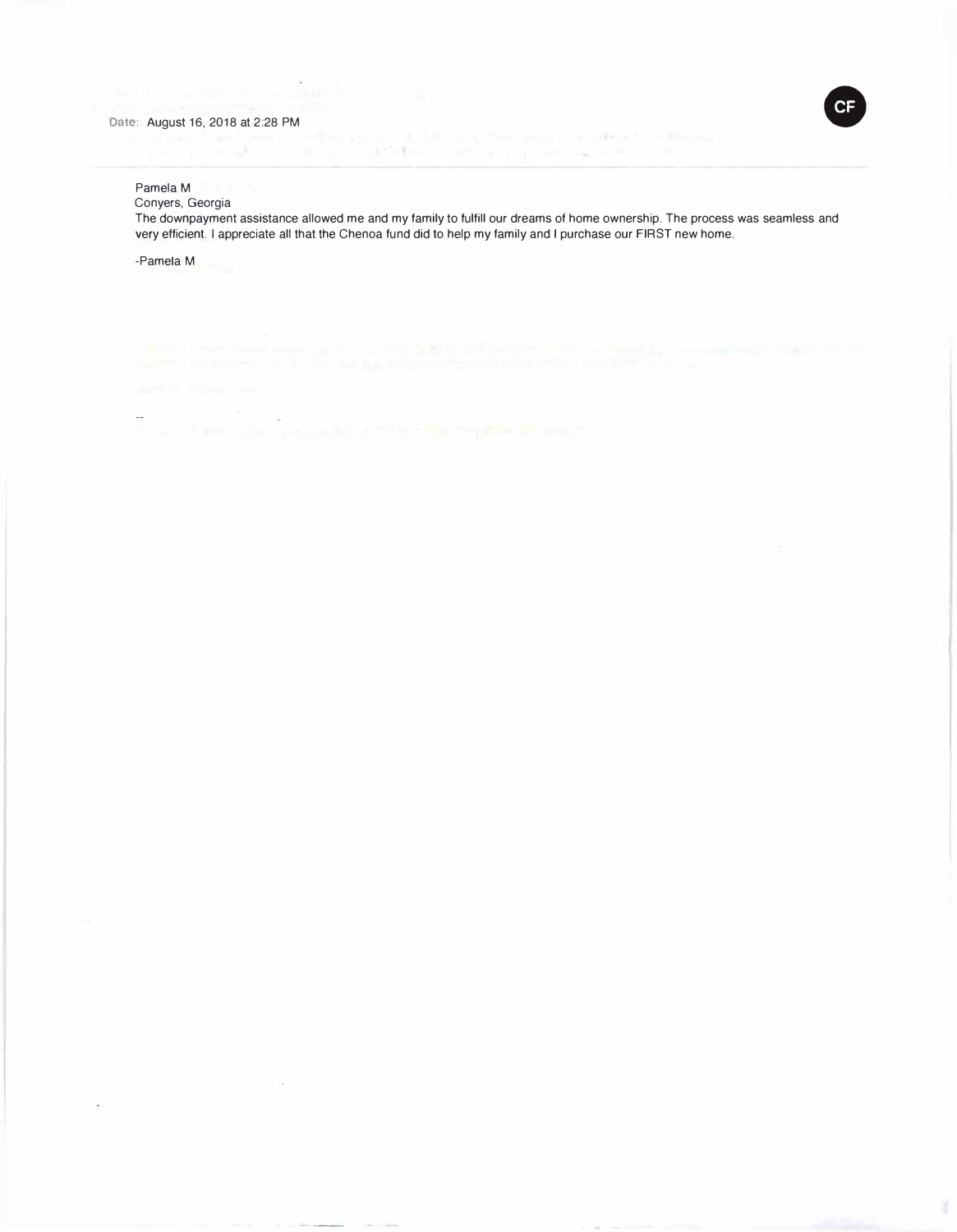# **Date:** July 17, 2018 at 5:01 PM



## Jimmy H

Decatur, Georgia

Outstanding all around company helped me and my family get into our home 3 days before Christmas which was a beautiful gift to my family and myself.Thank you for all you did to make our home purchase a success.

-Jimmy H

ä.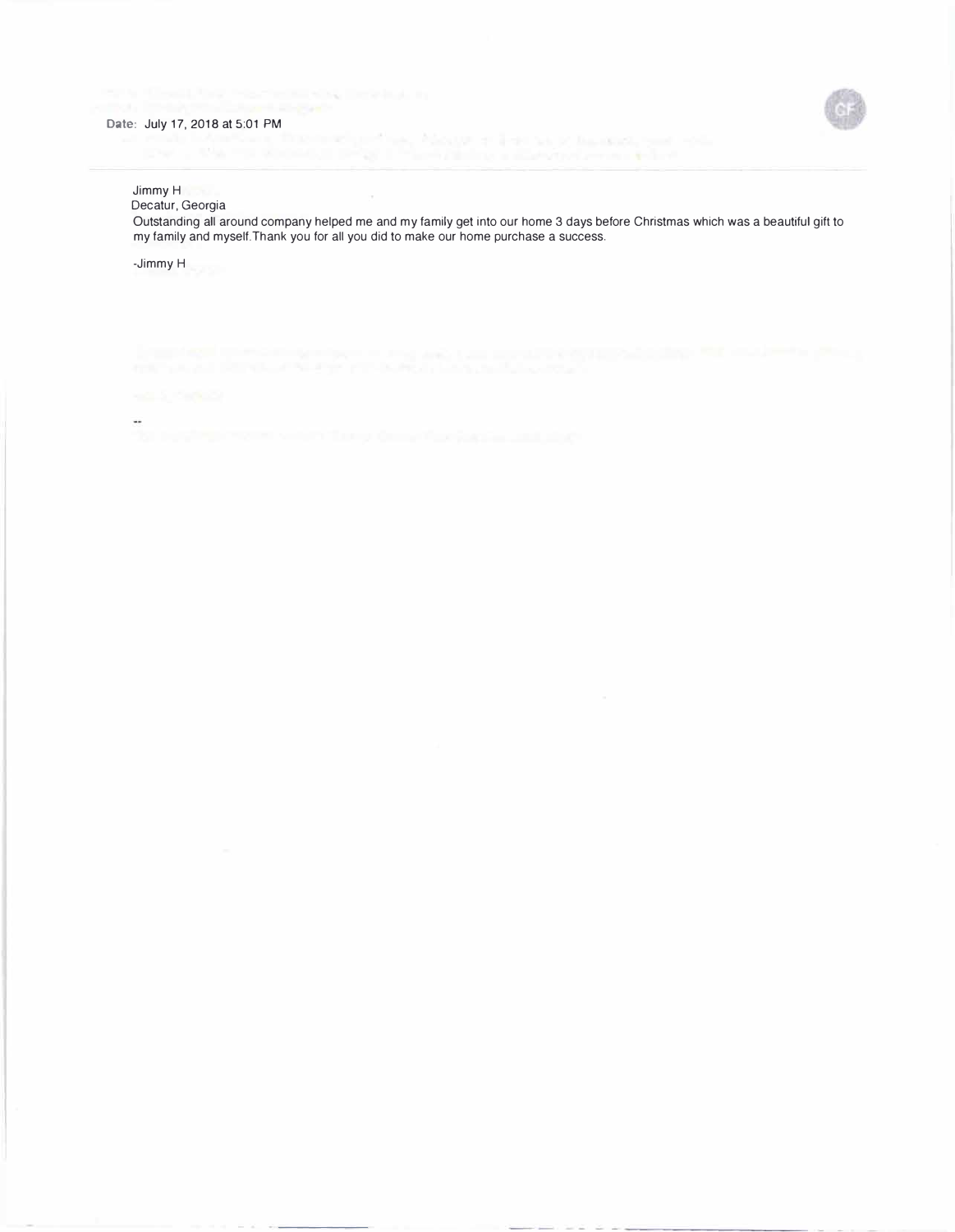**Date:** August 13, 2018 at 1 :03 PM

Angela P

Covington, GA

The help received was very much appreciated.

-Angela P

This e-mail was sent from a contact form on Chenoa Fund (http://chenoafund.org)